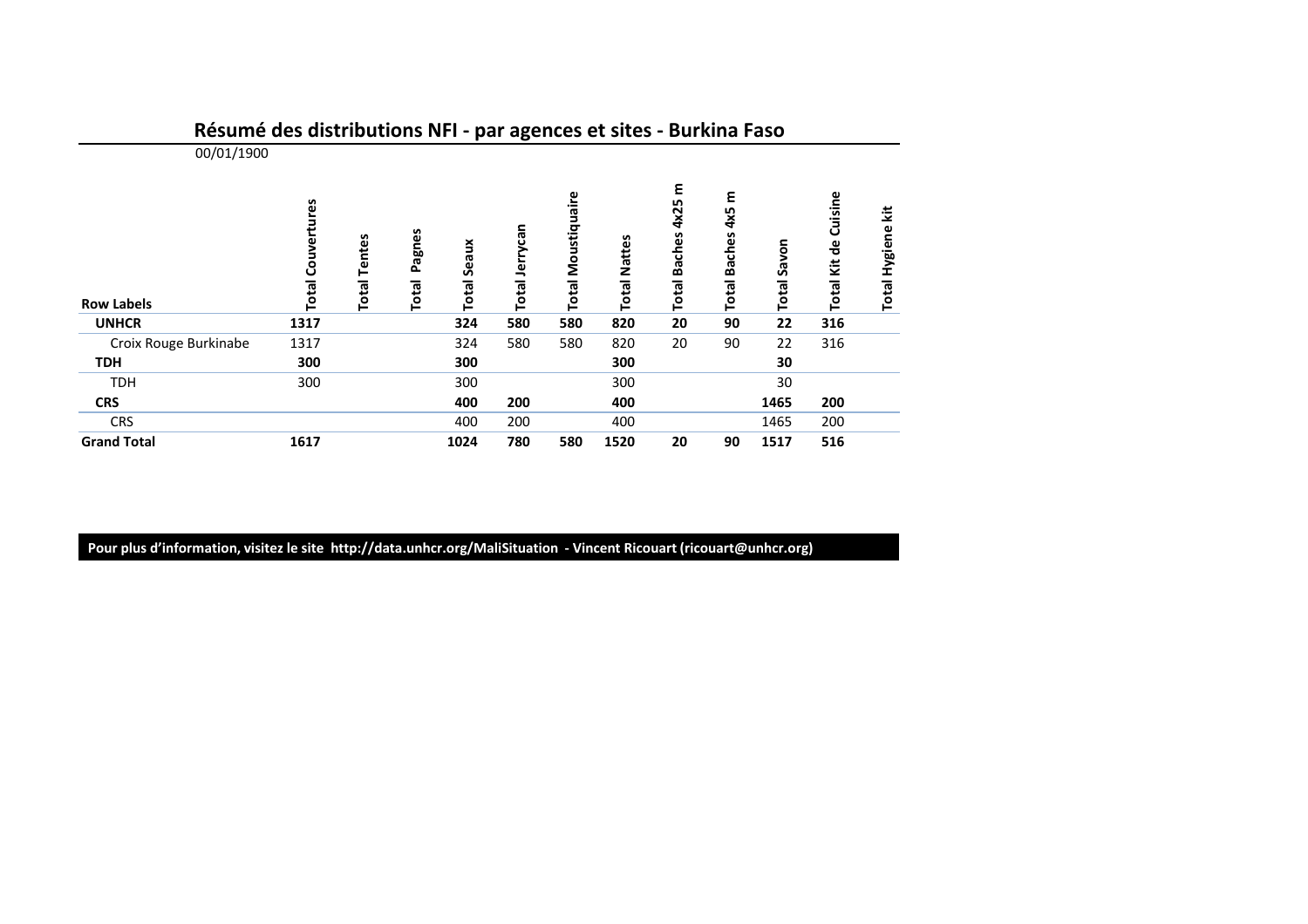| 00/01/1900<br><b>Row Labels</b> | Couvertures<br>Sum of | Sum of Pagnes<br>Sum of Tentes | Seaux<br>đ<br><b>Sum</b> | of Jerrycan<br>Sum | of Moustiquaire<br>Sum | Sum of Nattes | 4x25 m<br>Sum of Baches | ε<br>4x5<br><b>Baches</b><br>Ⴆ<br>Sum | of Savon<br>Sum | Cuisine<br>Sum of Kit de | Ξ<br>Sum of Hygiene |
|---------------------------------|-----------------------|--------------------------------|--------------------------|--------------------|------------------------|---------------|-------------------------|---------------------------------------|-----------------|--------------------------|---------------------|
| <b>ADRA</b>                     | 400                   |                                | 200                      | 200                | 400                    | 400           |                         |                                       | 2000            | 400                      |                     |
| <b>ADRA</b>                     | 400                   |                                | 200                      | 200                | 400                    | 400           |                         |                                       | 2000            | 400                      |                     |
| Mentao                          | 400                   |                                | 200                      | 200                | 400                    | 400           |                         |                                       | 2000            | 400                      |                     |
| <b>ICRC</b>                     | 4000                  | 12000                          |                          | 2000               |                        | 12000         |                         | 2000                                  | 2000            | 2000                     |                     |
| <b>Croix Rouge Burkinabe</b>    | 4000                  | 12000                          |                          | 2000               |                        | 12000         |                         | 2000                                  | 2000            | 2000                     |                     |
| Ferrerio                        | 4000                  | 12000                          |                          | 2000               |                        | 12000         |                         | 2000                                  | 2000            | 2000                     |                     |
| <b>UNHCR</b>                    | 662                   |                                | 395                      | 637                | 1251                   | 620           | 51                      | 471                                   | 13              | 355                      |                     |
| <b>UNHCR</b>                    | 560                   |                                | 380                      | 560                | 1180                   | 550           | 51                      | 471                                   |                 | 346                      |                     |
| Ouagadougou                     | 560                   |                                | 380                      | 560                | 1180                   | 550           | 51                      | 471                                   |                 | 346                      |                     |
| <b>Croix Rouge Burkinabe</b>    | 102                   |                                | 15                       | 77                 | 71                     | 70            |                         |                                       | 13              | 9                        |                     |
| Mentao                          | 102                   |                                | 15                       | 77                 | 71                     | 70            |                         |                                       | 13              | 9                        |                     |
| <b>Grand Total</b>              | 5062                  | 12000                          | 595                      | 2837               | 1651                   | 13020         | 51                      | 2471                                  | 4013            | 2755                     |                     |

## Résumé du stock de NFI par agences et sites - Burkina Faso

**Pour plus d'information, visitez le site http://data.unhcr.org/MaliSituation - Vincent Ricouart (ricouart@unhcr.org)**